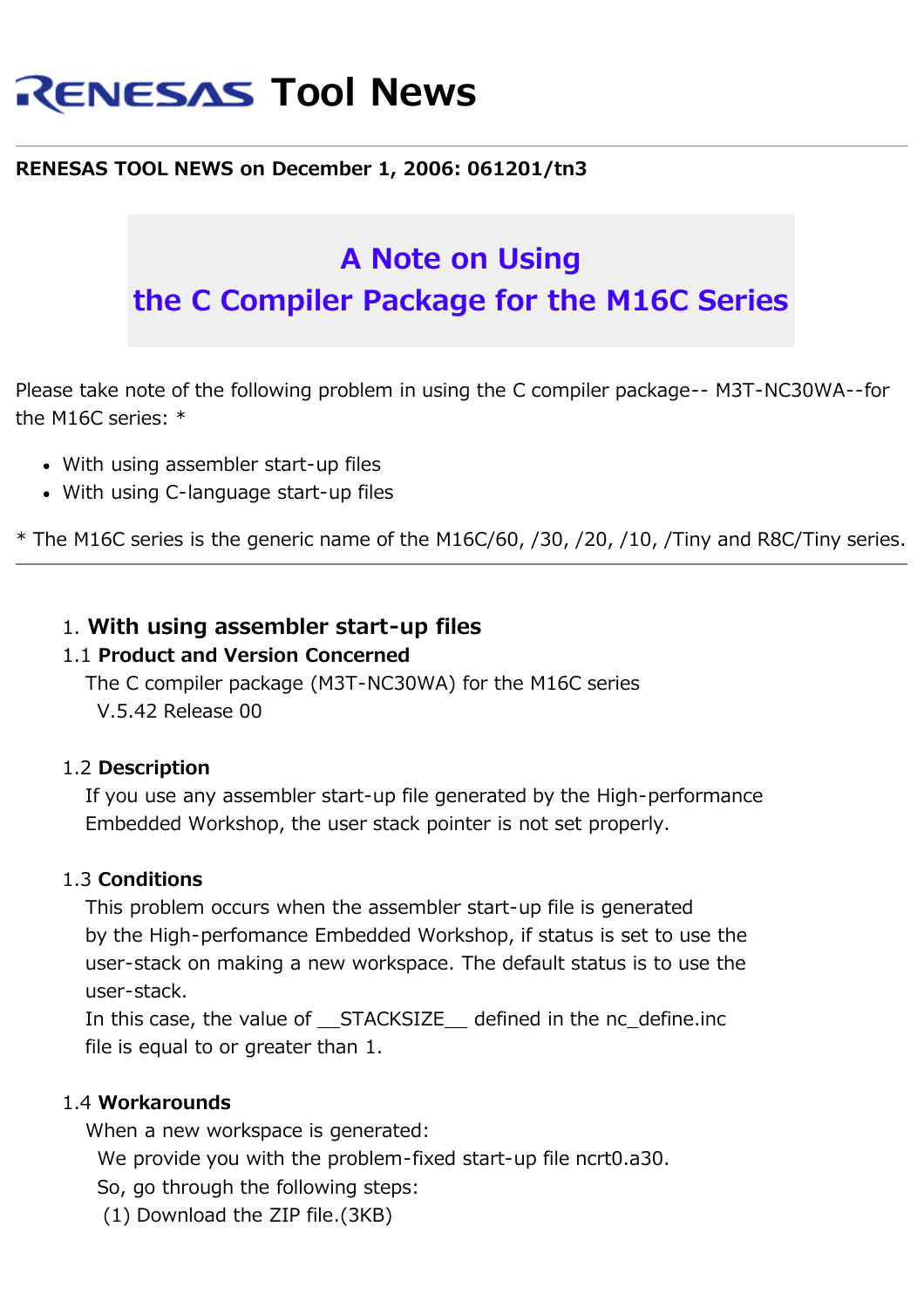- (2) Decompress the ZIP file to obtain the st\_up folder.
- (3) Overwrite the previous st\_up folder that resides in the following directory\* with the one obtained in  $(2)$ : Hew¥System¥Pg¥Renesas¥M16C¥V5\_42\_0¥Generate
	- \* In this directory, the High-performance Embedded Workshop has been installed; it is under C:¥ProgramFiles¥Renesas¥ by default.

When a workspace has existed already:

Modify source-lines in the ncrt0.a30 according to the following cases

- The start-up file for R8C/Tiny series: Change 35 and 36 lines
- The start-up file for M16C family: Change 41 and 42 lines

## **Before changing:**

```
 --------------------------------------------
\cdot if STACKSIZE != 0 ldc #stack_top,sp ;set stack pointer
   ldc #0080h,flg
 .else
   ldc #0000h,flg
 .endif
 --------------------------------------------
```
# **After changing:**

```
 --------------------------------------------
\cdotif STACKSIZE != 0
   ldc #0080h,flg
   ldc #stack_top,sp ;set stack pointer
 .else
   ldc #0000h,flg
 .endif
 --------------------------------------------
```
# 1.5 **Schedule of Fixing the Problem**

We plan to fix this problem in the next release of the product.

# 2. **With using C-language start-up files**

## 2.1 **Product and Versions Concerned**

 The C compiler package (M3T-NC30WA) for the M16C series V.5.40 Release 00 and V.5.42 Release 00

## 2.2 **Description**

If you use any C-language start-up file generated by the High-